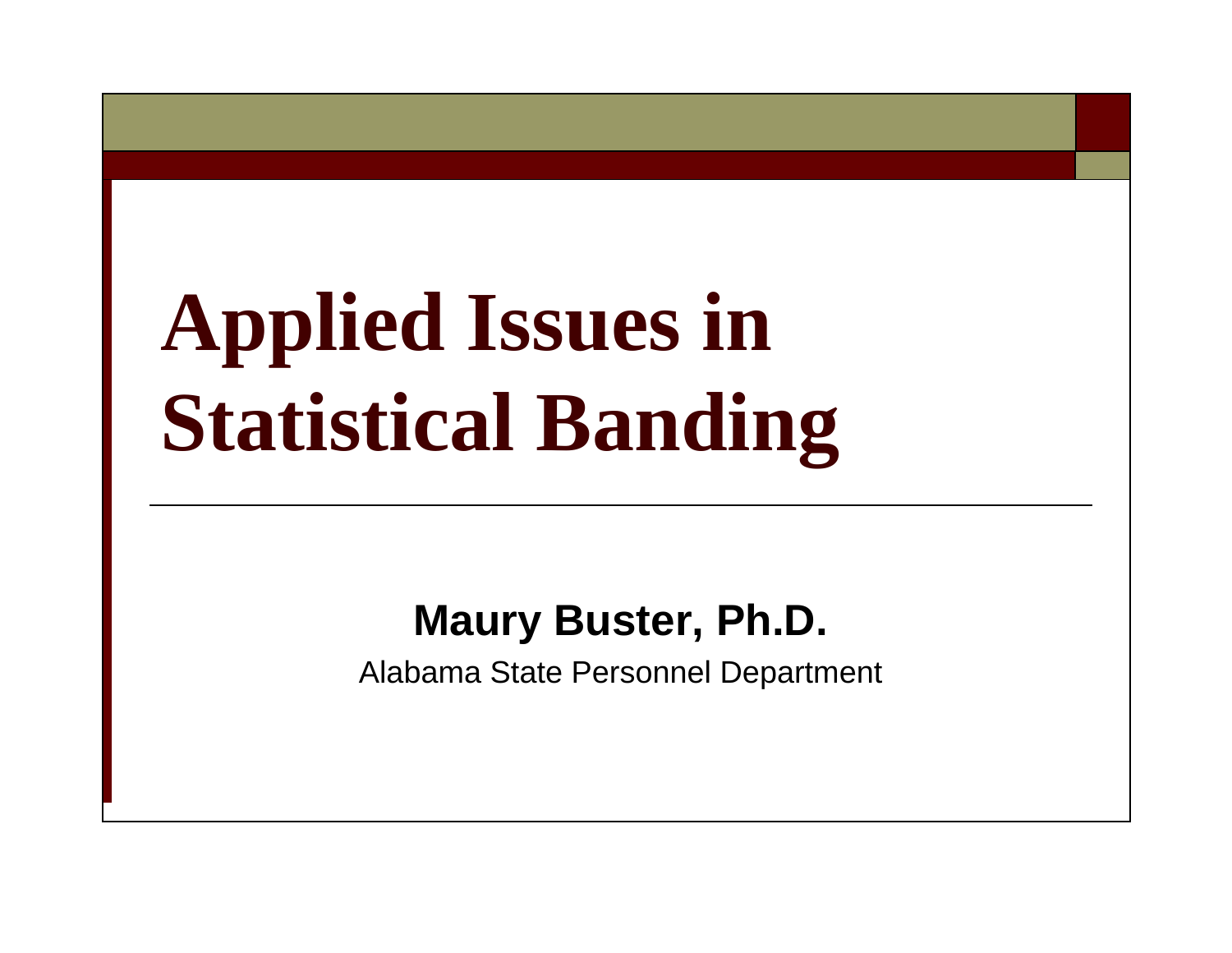#### **Purpose**

- Without taking a position on statistical banding, address a number of operational issues associated with it.
- □ Specifically, review such issues as:
	- Standard error of measurement (SEM) v. standard error of difference (SED)
	- Choice of reliability measure
	- Composite reliability
- □ Describe federal court case where rankordered scoring was successfully defended.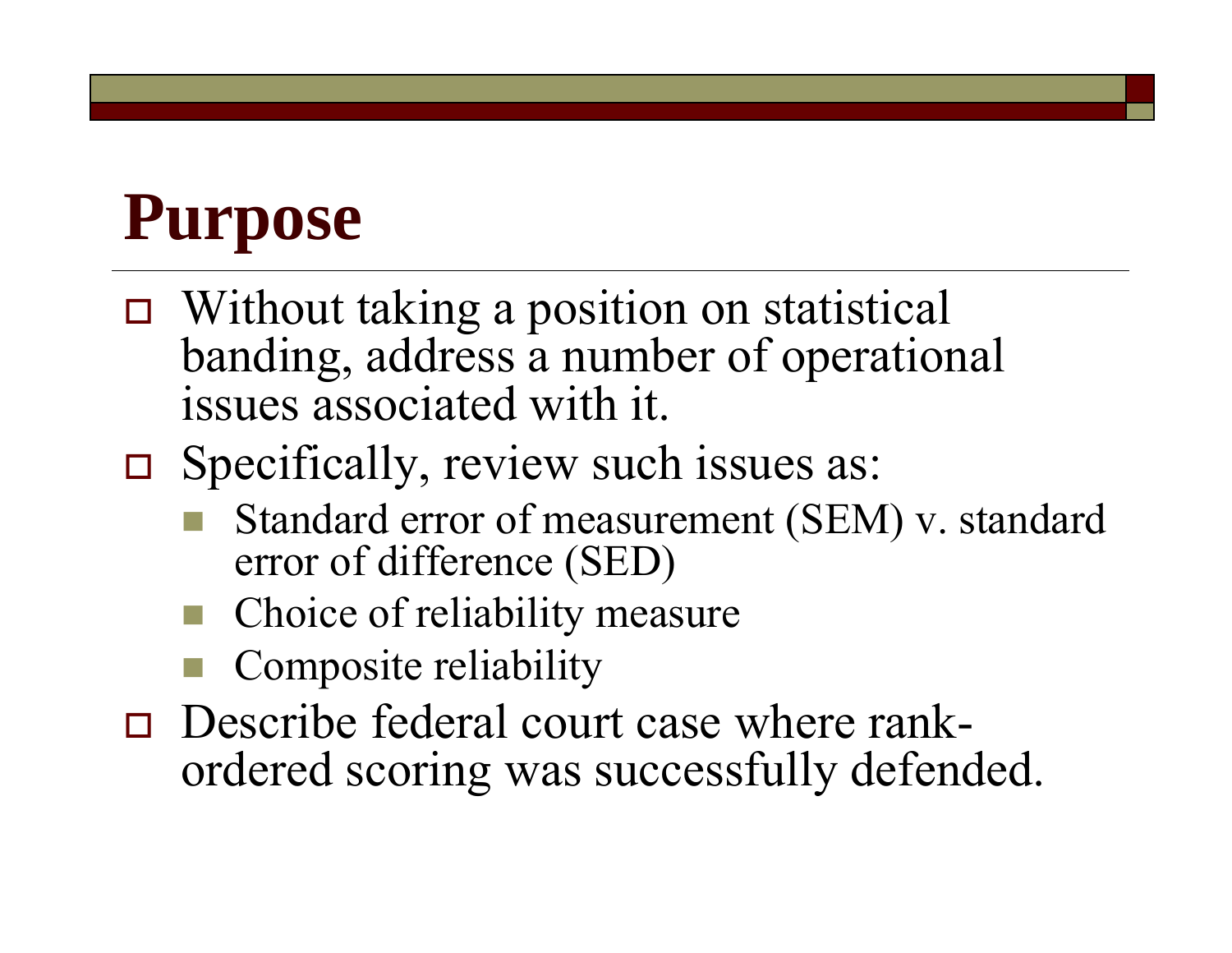- $\Box$  A common question among those applying statistical bands is, "Do I use the SEM or the SED, and 'Why'?"
- $\Box$  The answer is simpler than you might think, but is dependent upon what you want to know.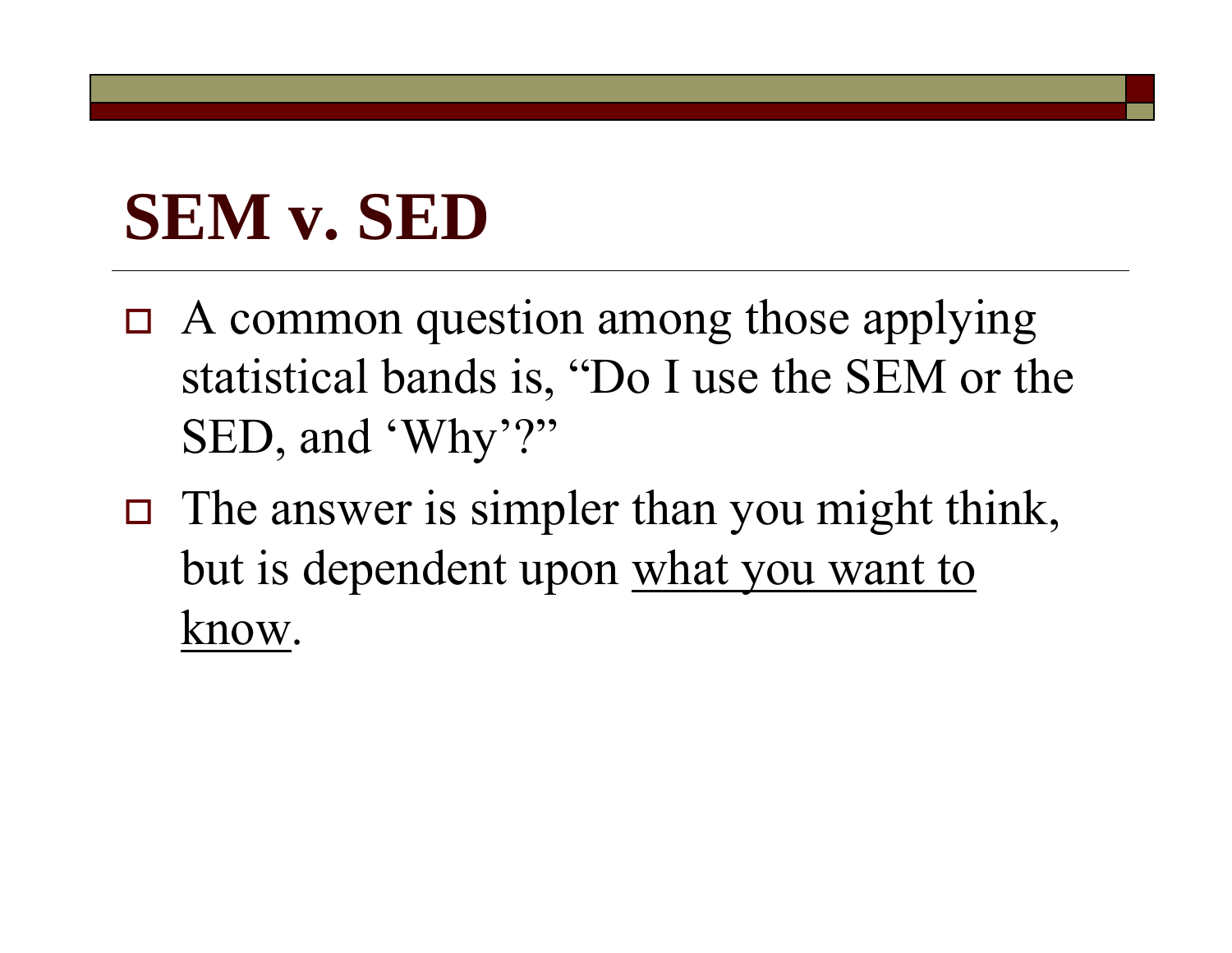$SEM = \sigma_v \sqrt{1 - r}$  $\bm{\sigma}_{\overline{X}}$  $= \sigma_{\rm v} \sqrt{1-\sigma}$ 

# $SED = \sqrt{2}$  *SEM*

#### Where:

- $\sigma_{\rm x}$  = standard deviation of test scores  $r$  = measure of reliability
- NOTE: The final SED bandwidth is found by taking the product of the SED and a value from the normal distribution consistent with a predetermined level of confidence (e.g., one-tail  $Z_{.05}=1.65$ , two-tailed  $Z_{.05}=1.96$ ).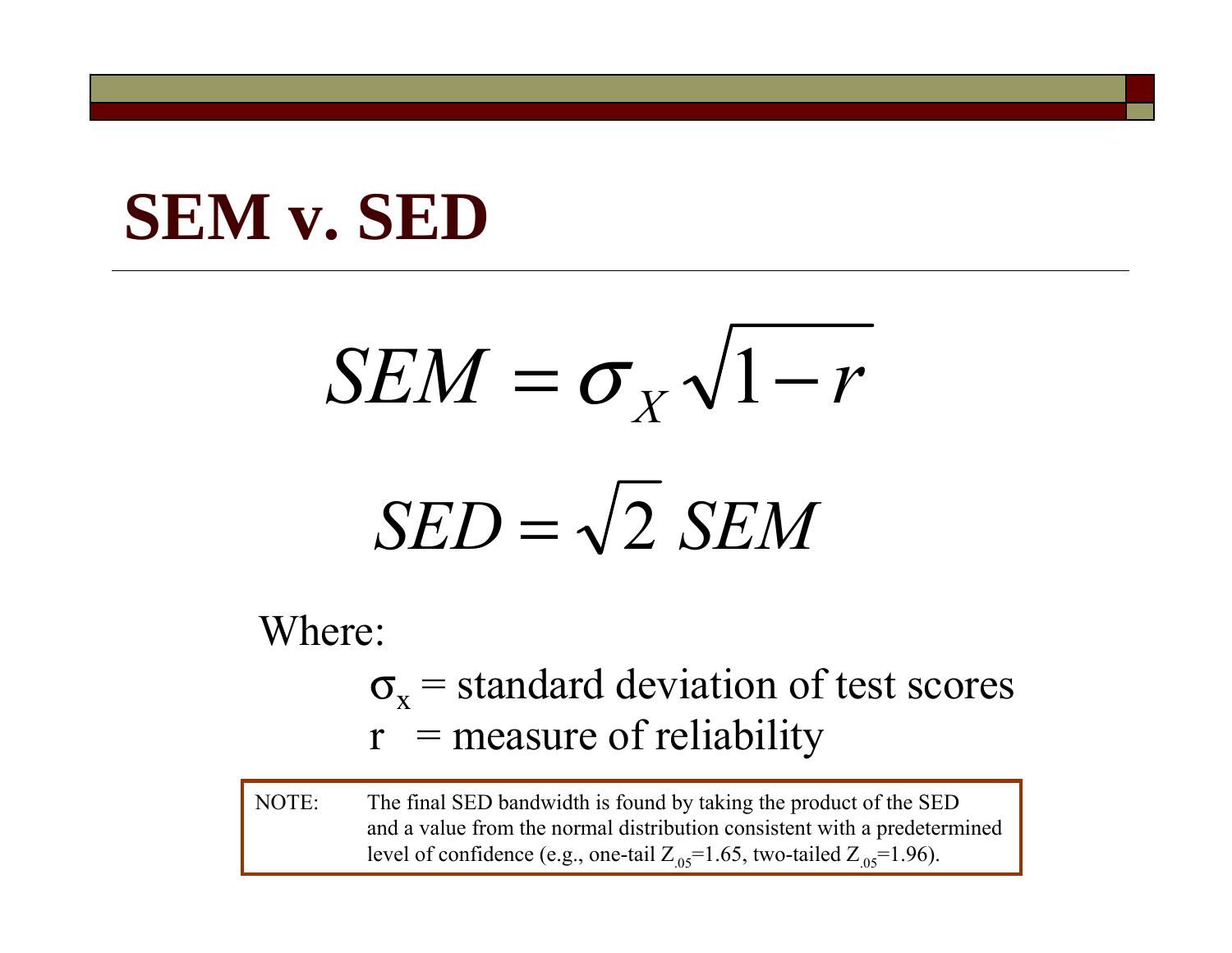An analyst can seek one of two things:

- $\Box$  Interval of likely/possible true scores around a given individual's score (SEM).
- $\Box$  Test of the significance between two individuals' scores (SED).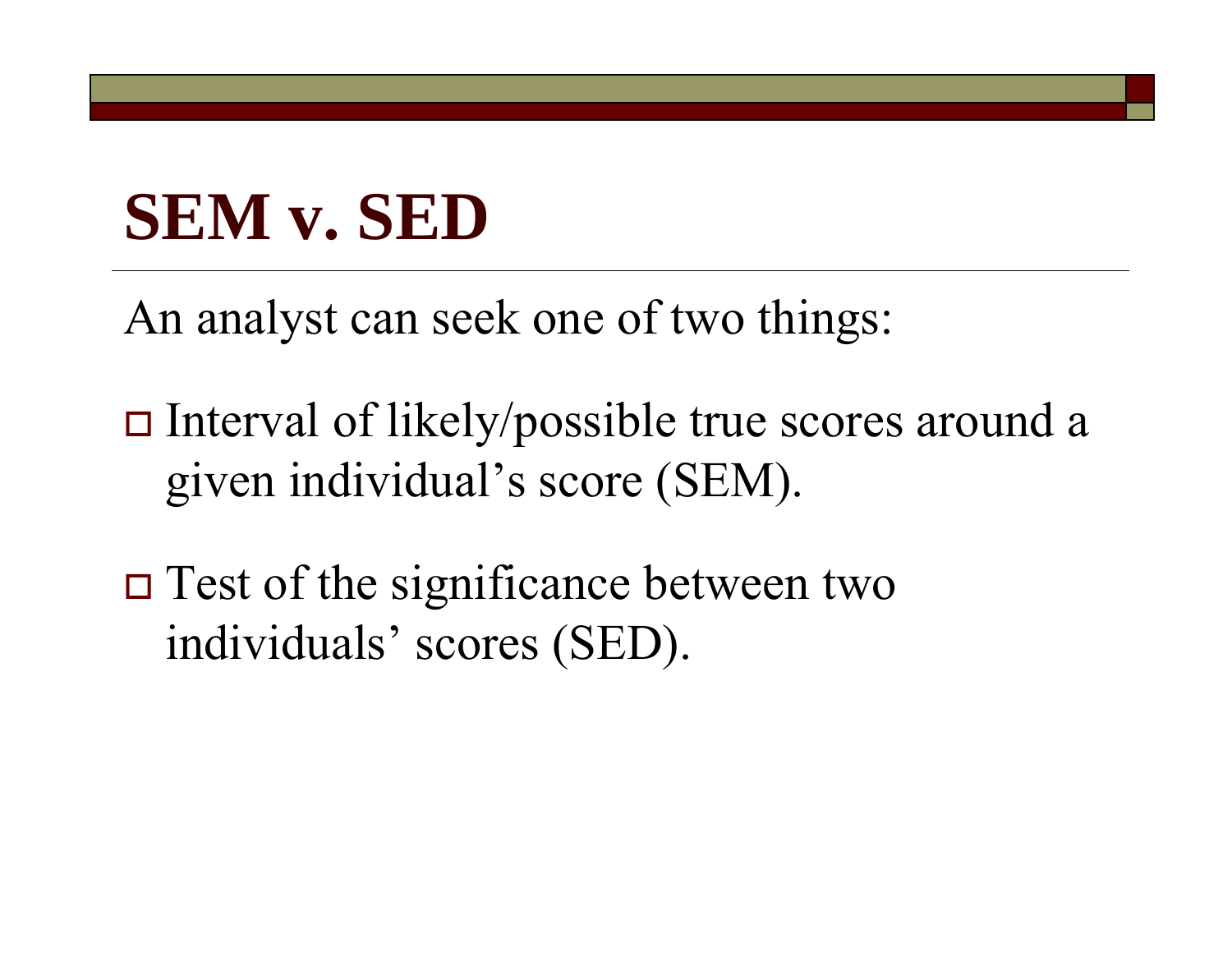From an I/O textbook:

"Using the principle of the standard error of measurement, a method has been proposed for establishing bands of scores to replace individual scores. Using this approach, all candidate scores within a band are considered "equal" with respect to the attribute being measured if they fall within some specified number of SEMs of each other (usually 2 SEMs). It is assumed that any within band differences are really just differences due to the unreliability of the measure.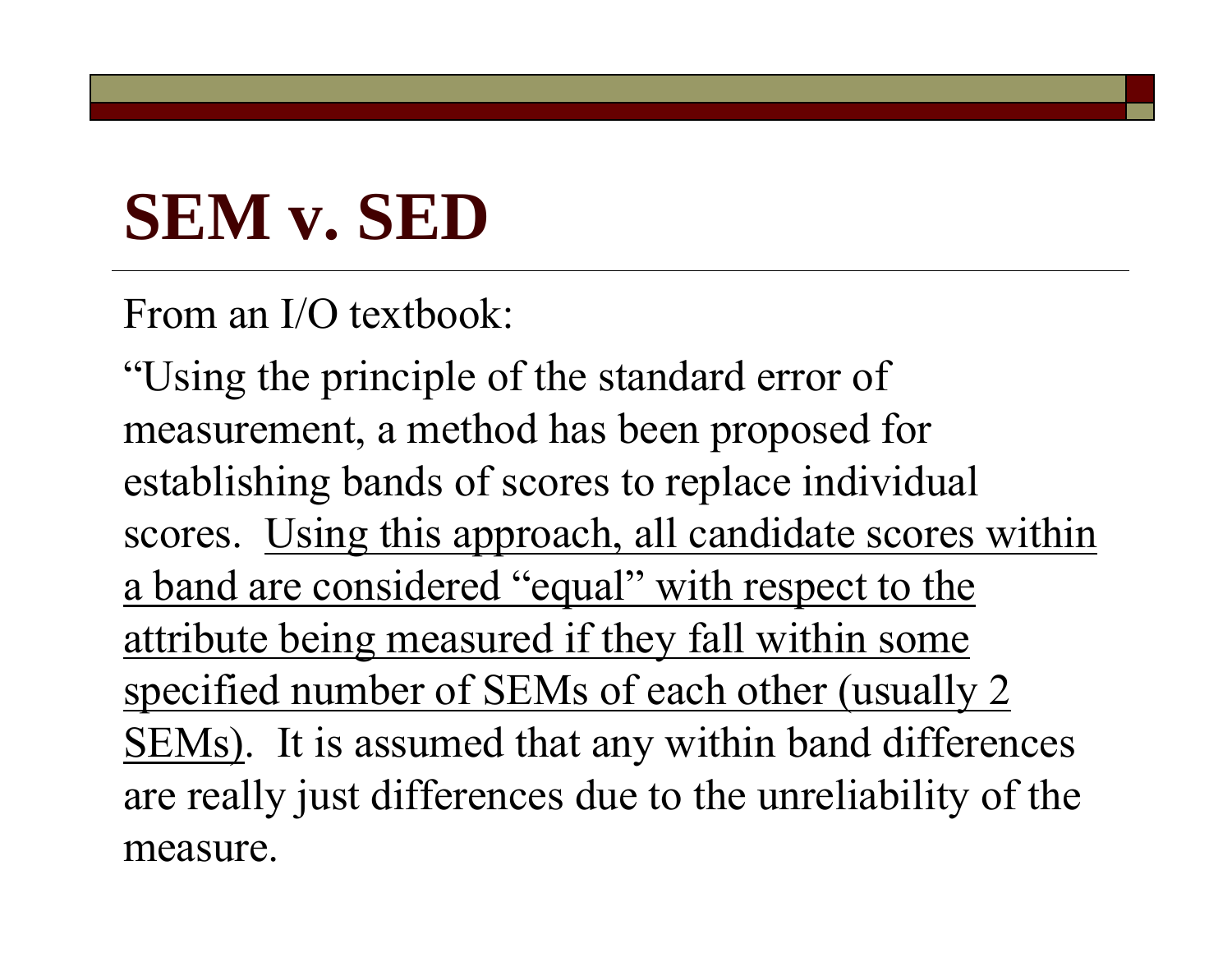Examples:

#### **Equivalent SED** If You Are **Level of Confidence Currently Using 1-Tail 2-Tail** SEM $76\%$  52\% 1.65 x SEM $88\%$  76% 1.96 x SEM $92\%$  83%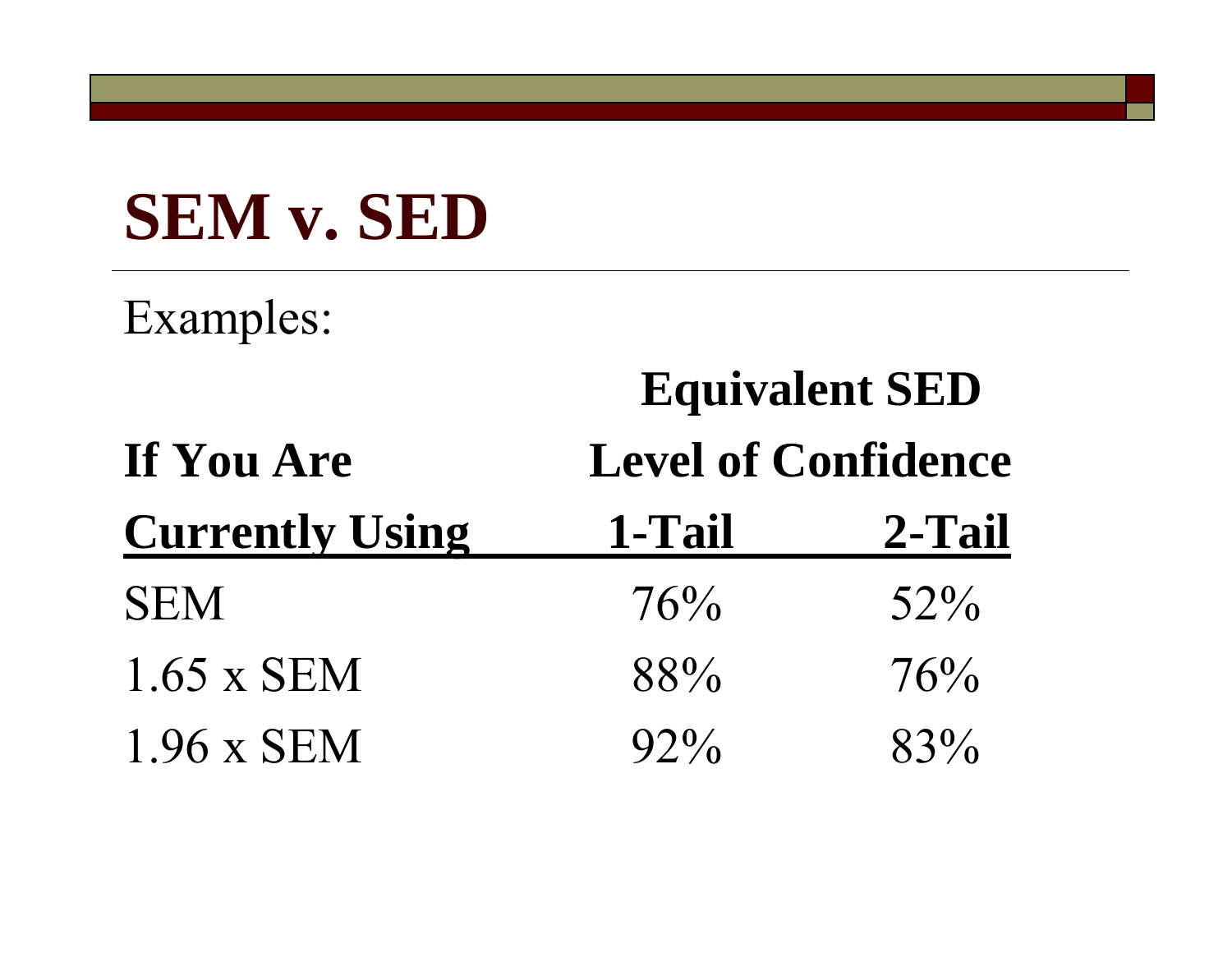- $\Box$  There are several forms of reliability commonly referred to:
	- Internal consistency
	- Alternate-form
	- Test-retest
	- Inter-rater

 $\Box$ But, be careful, all r's are not created equal!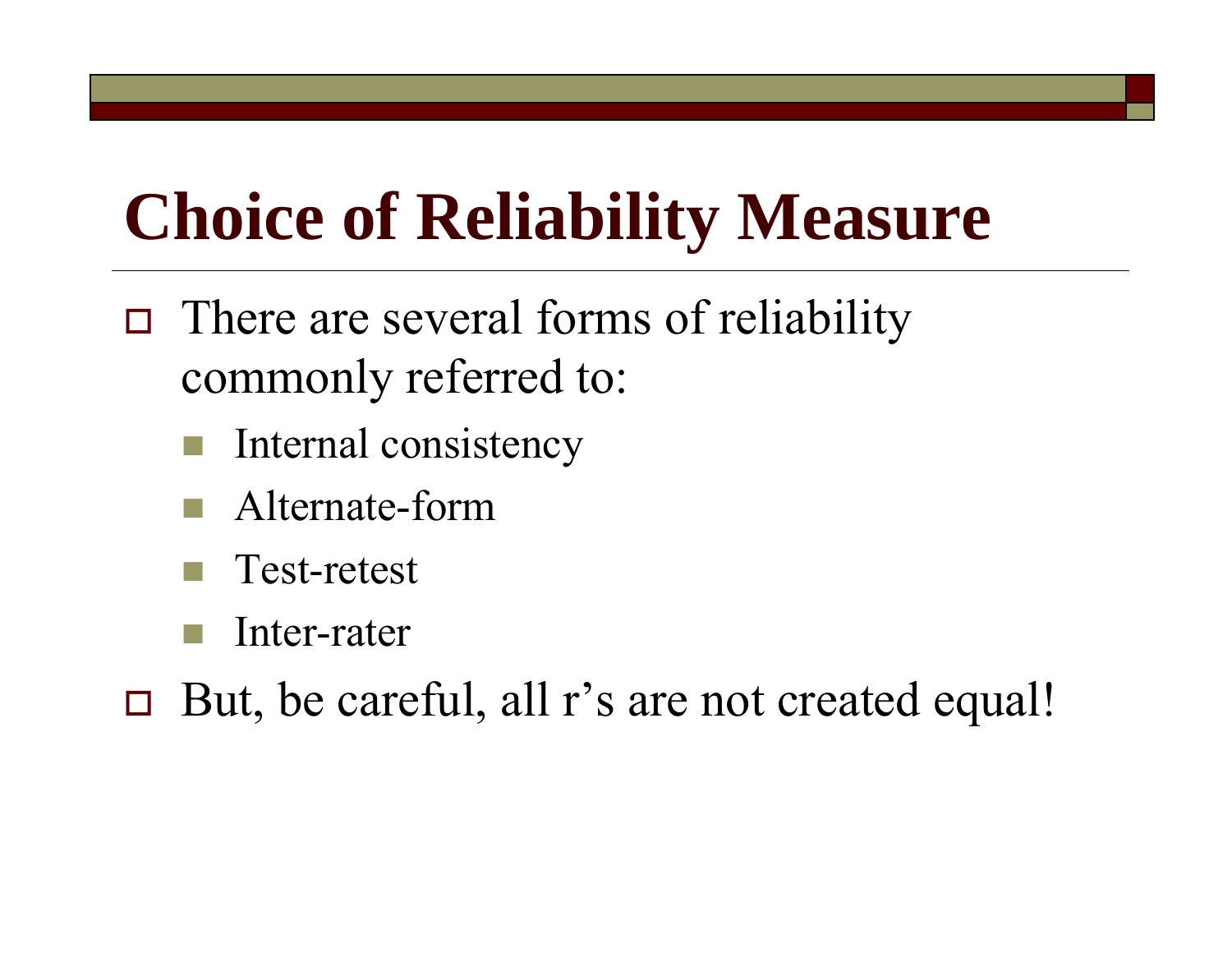#### Standards 2.5

**" A reliability coefficient or a standard error of measurement based on one approach should not be interpreted as interchangeable with another derived by a different technique unless their implicit definitions of measurement error are equivalent.**

*Comment:* Internal consistency, alternate-form, testretest, and generalizability coefficients should not be considered equivalent, as each may incorporate a unique definition of measurement error."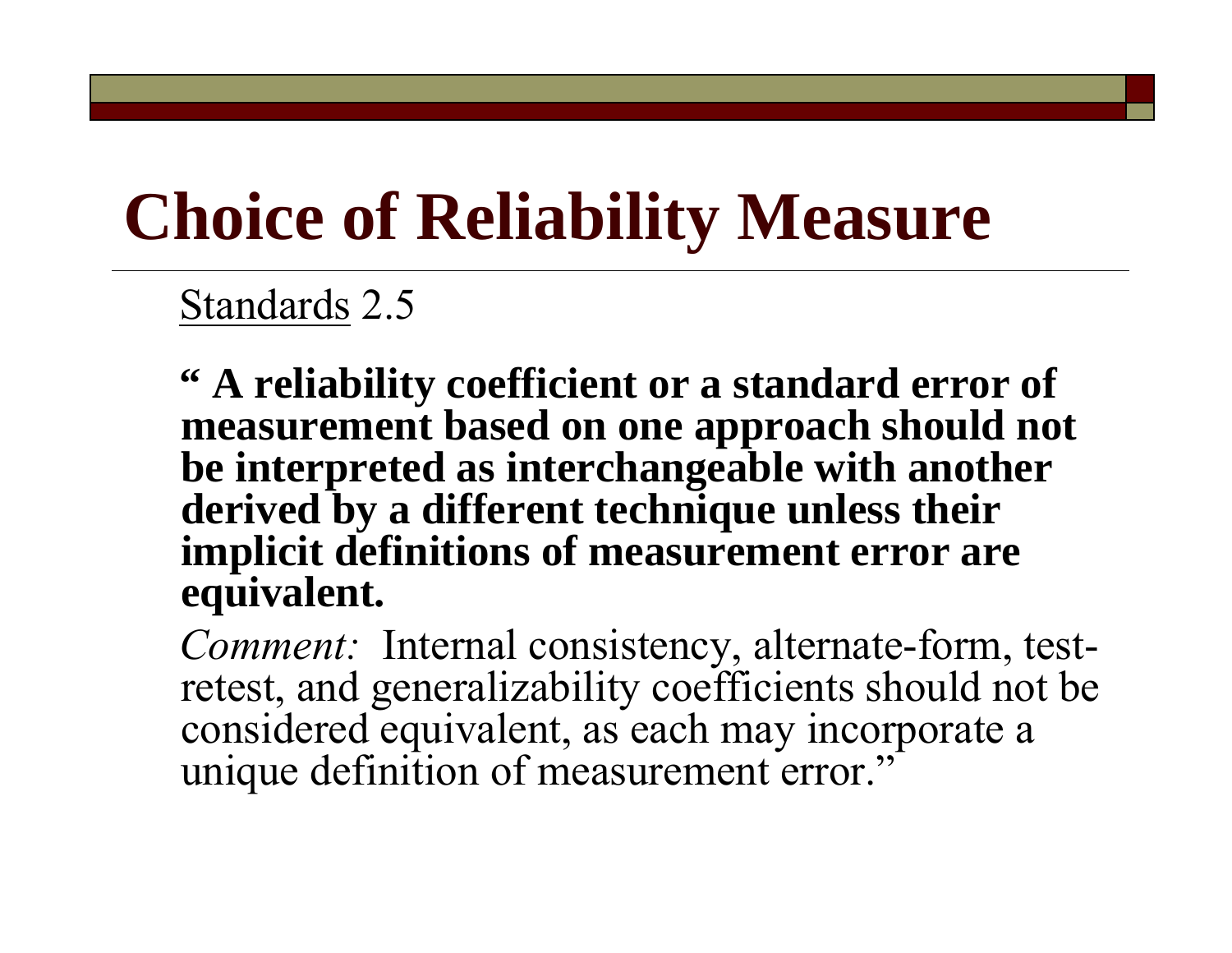Recall:

*SEM* = *σ* $√$ **1**−*r* 

- $\Box$ As r decreases, the bandwidth increases.
- $\Box$ Choice of r really does matter.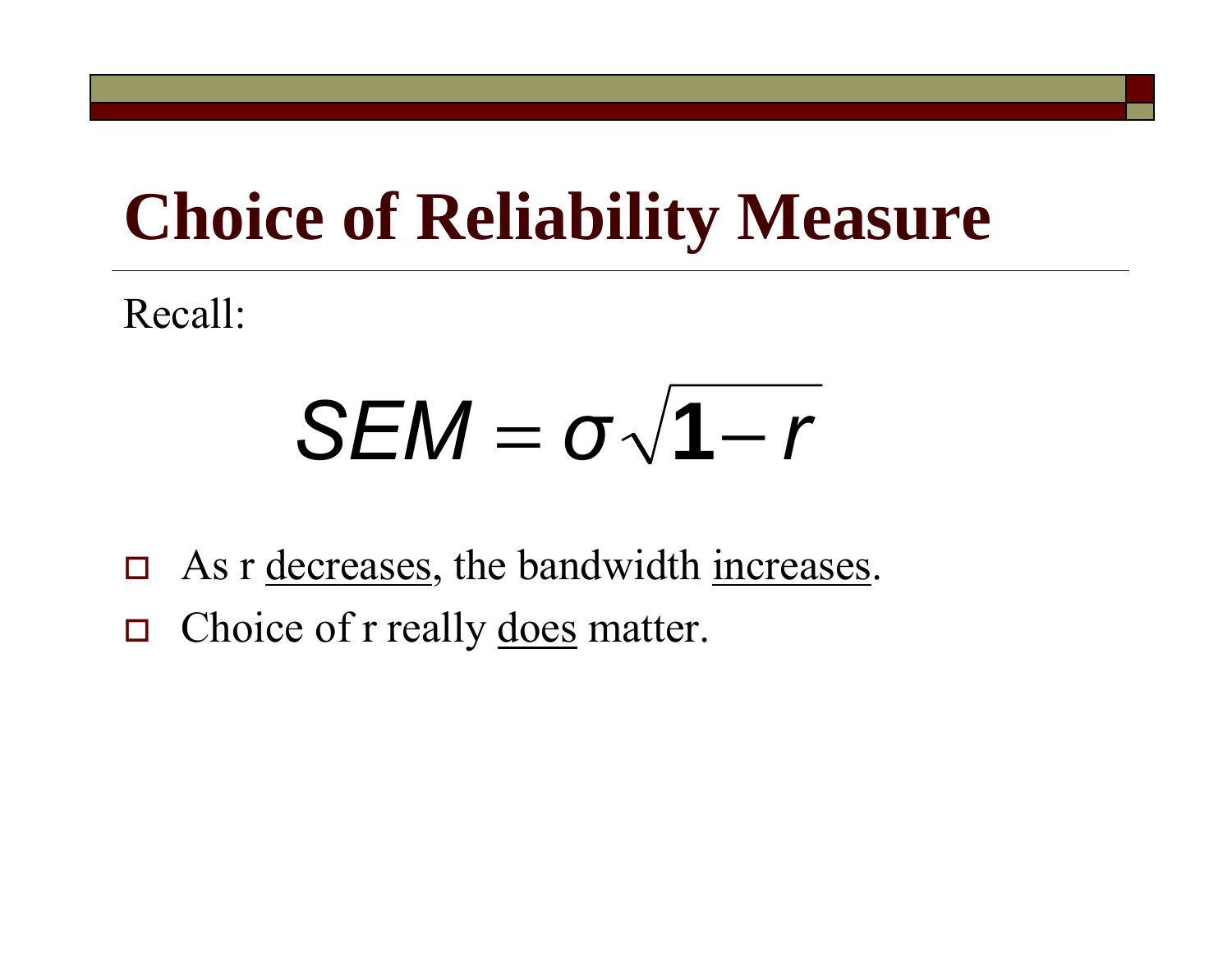Actual occurrence:

For a given exam, three measures of reliability were calculated, two resulting in overall estimates.

> Test-retest  $r = 0.64$ Internal consistency ( $\alpha$ ) r = 0.84 Inter-rater was calculated by item

Once bands were calculated, 358 of the 698 (51%) examinees were in Band 1.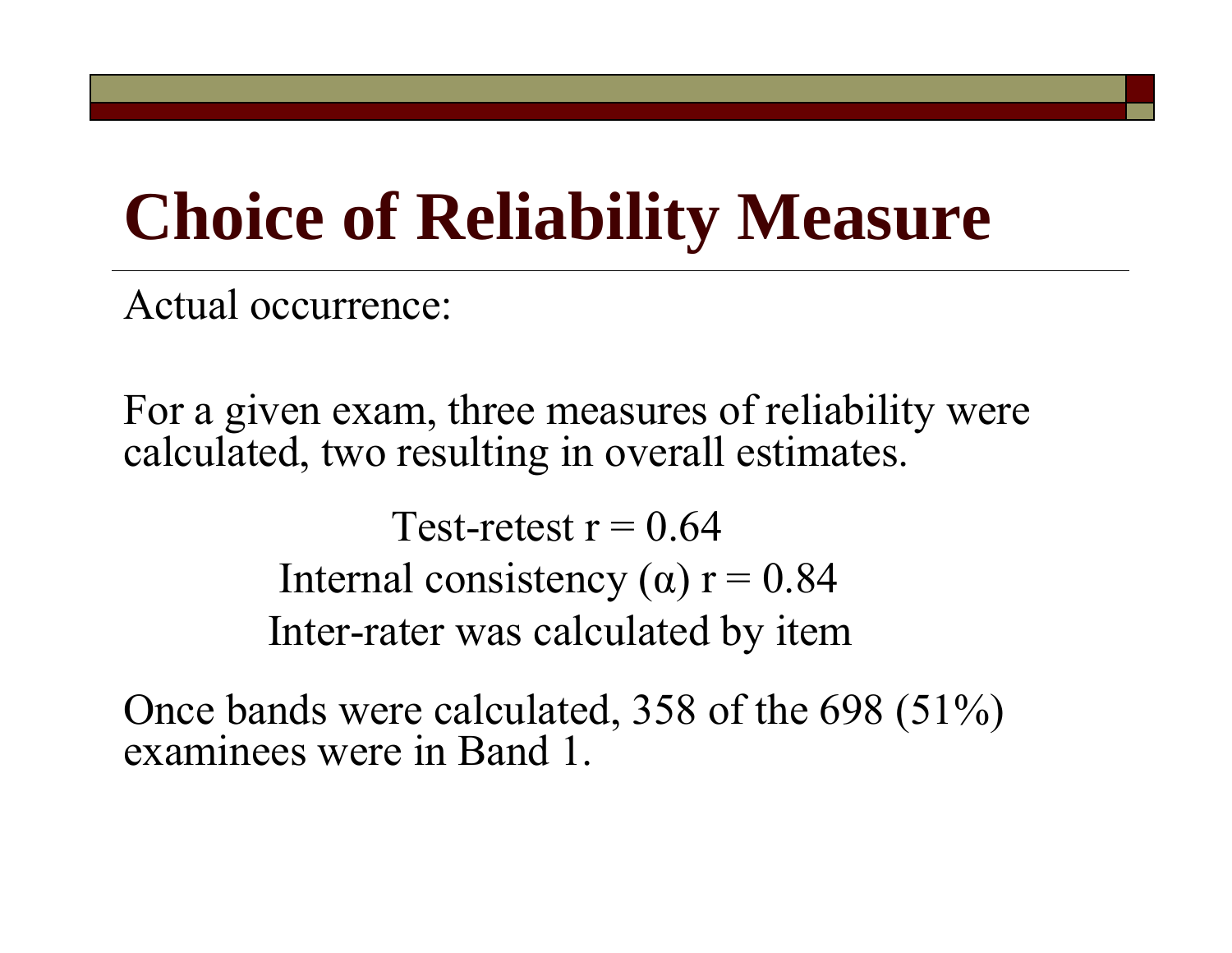- Consider a scenario where, two-person panels provide initial ratings on a number of items. Afterwards, perfect consensus is required on the final ratings.
	- Thus, by definition, the operational inter-rater reliability is **1.00**.
- $\Box$  Had consensus been in place in the previous scenario, we would have been looking at a bandwidth of zero, and therefore no bands (versus the proposed band with 358 names).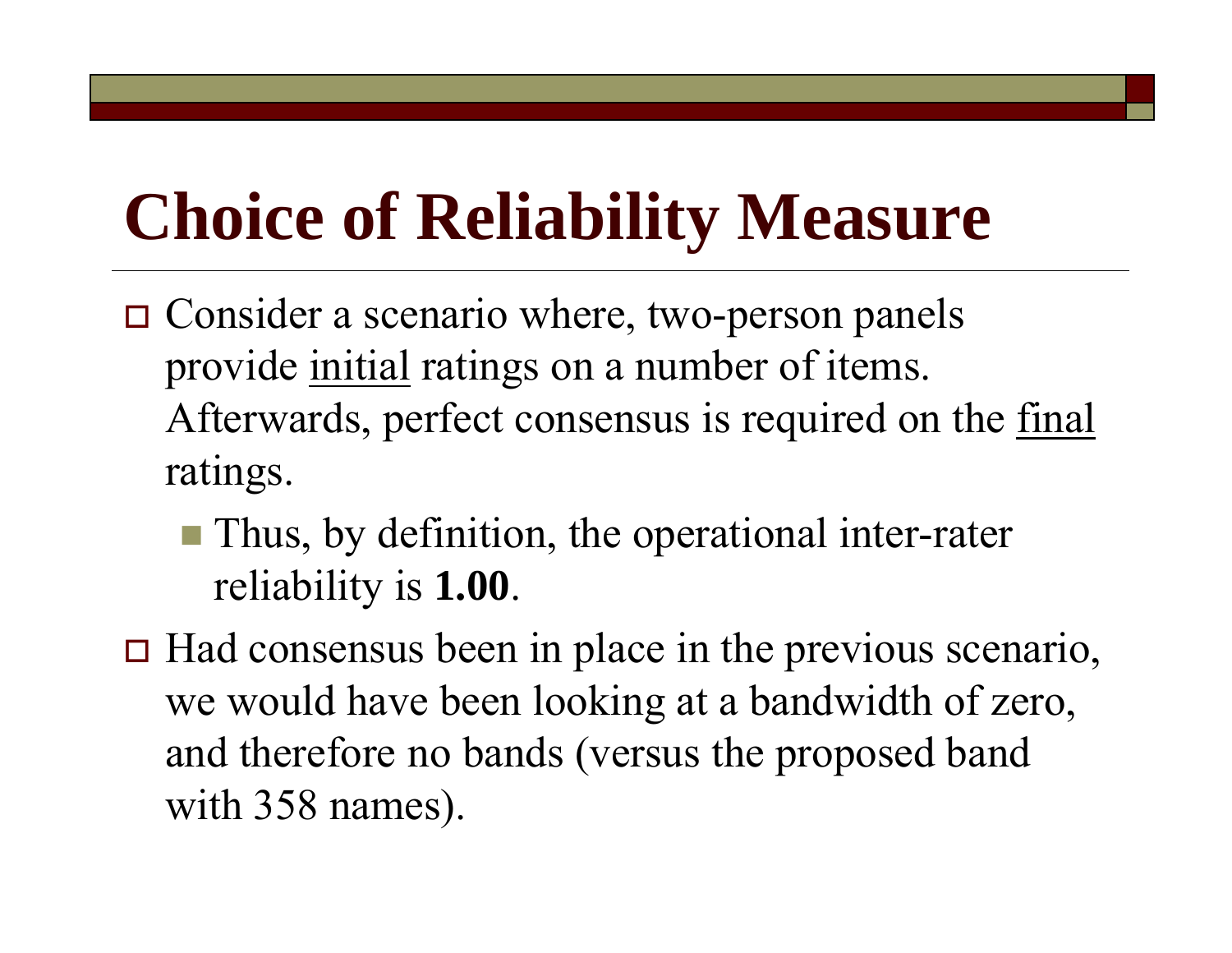## **Composite Reliability**

- When creating composite scores from multiple components there are additional issues to consider.
	- How do we combine the r from multiple components to get one composite reliability estimate?
	- How do we estimate reliability for multiplechoice tests with multiple sections?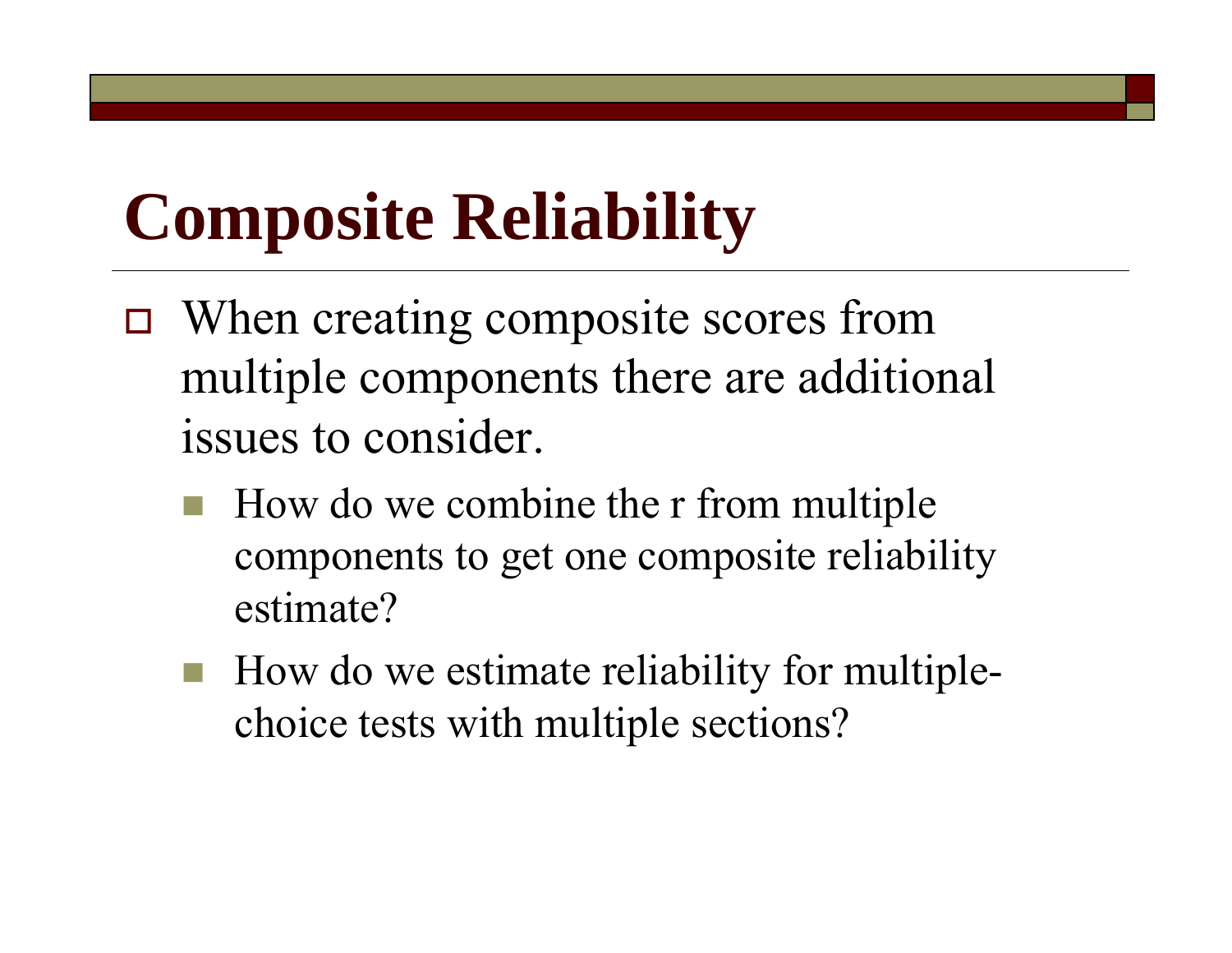### **Composite Reliability**

- $\Box$  In both instances it's not uncommon to see an agency use the a) internal consistency, b) alternate-form or, c) test-retest method to estimate r, based upon the composite/overall score.
- $\Box$  There is a formula for calculating the reliability of composite scores.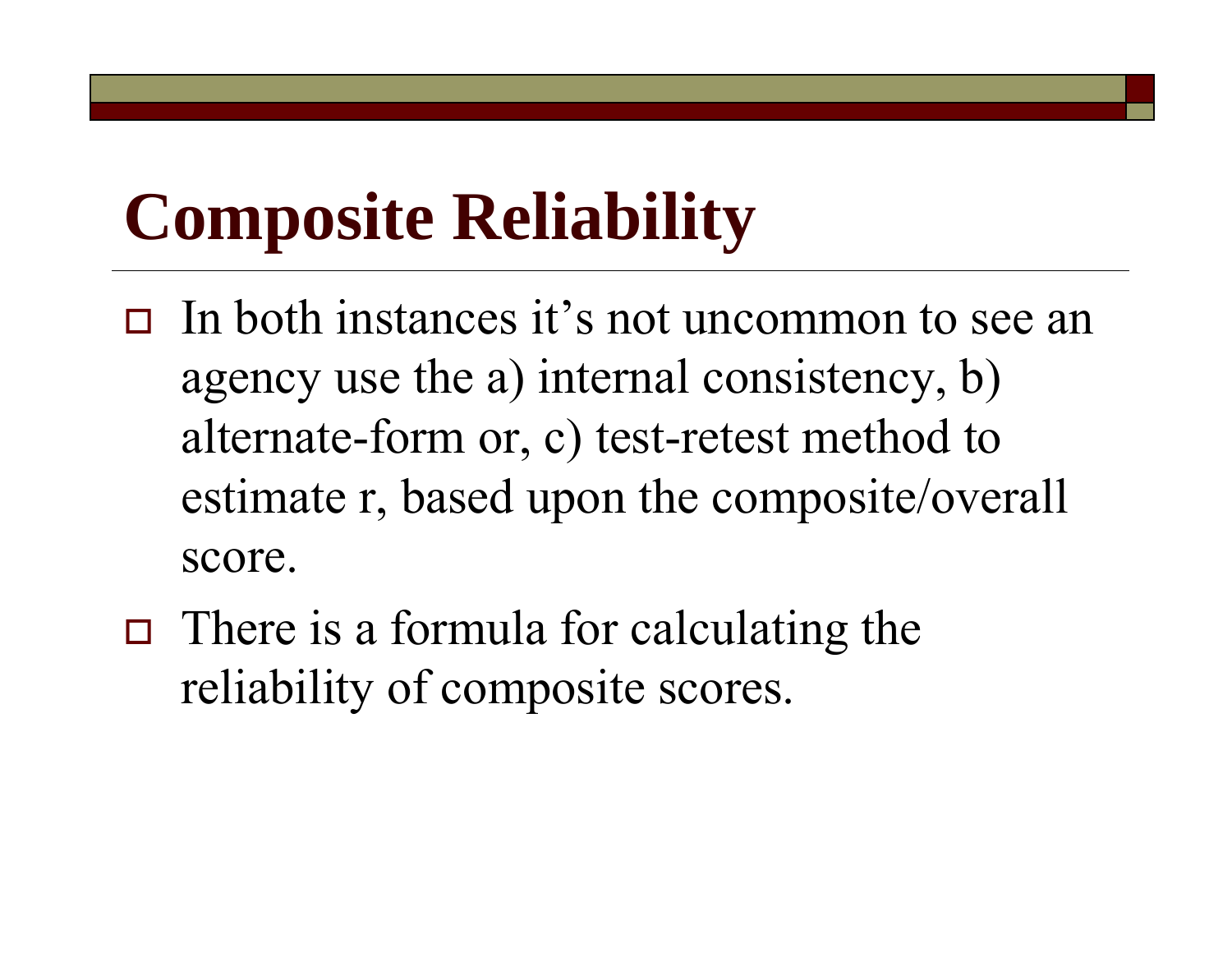## **Composite Reliability**

Composite reliability:

$$
r_c = 1 - \left( \frac{\sum w_j^2 \sigma_j^2 - \sum w_j^2 \sigma_j^2 r_j}{\sum w_j^2 \sigma_j^2 + 2 \sum w_j \sigma_j w_k \sigma_k r_{jk}} \right)
$$

Where:

 $w_i$  = weight of component j  $\sigma_i$  = standard deviation of component j  $r_i$  = reliability of a component j  $r_{ik}$  = correlation between components j and k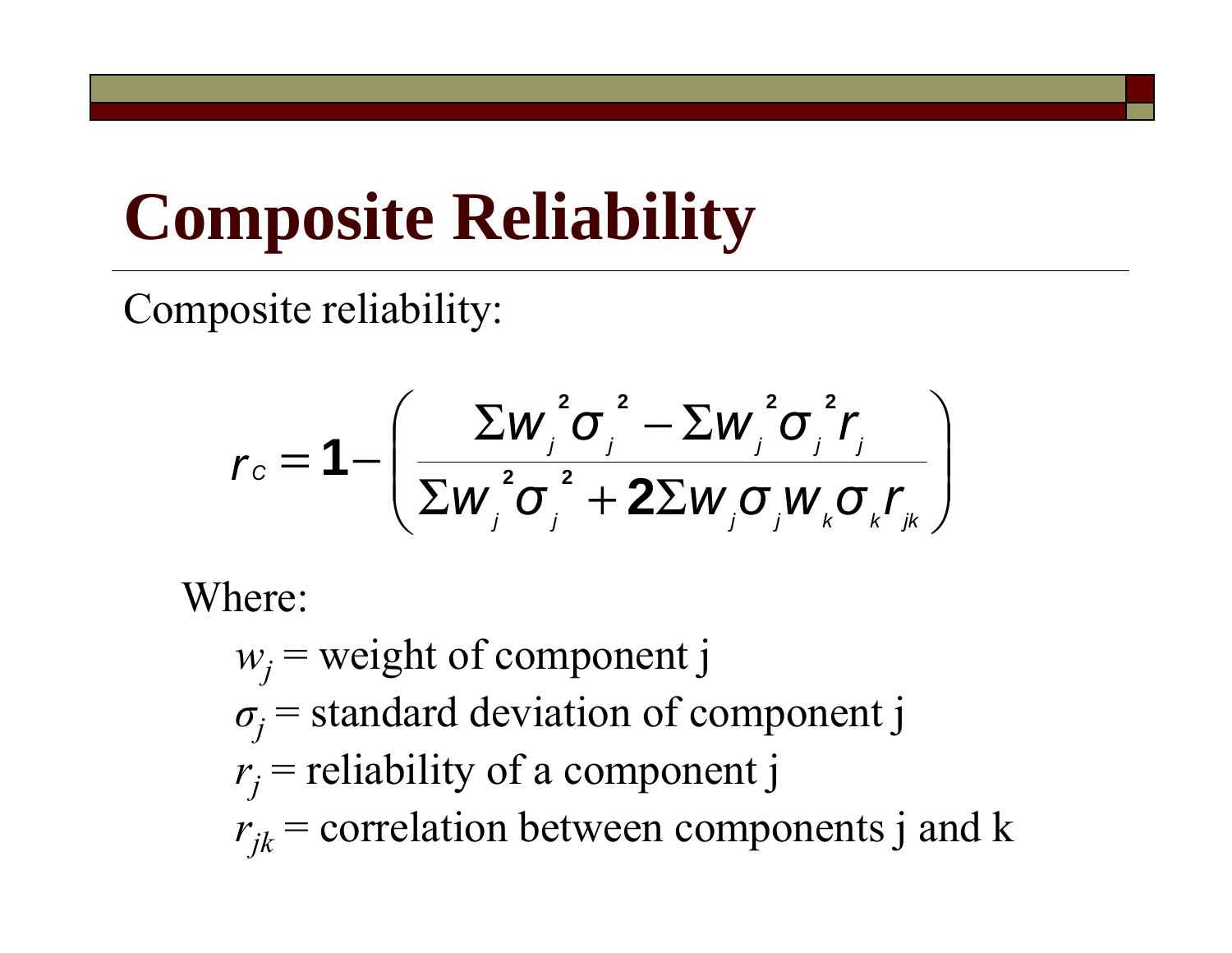§14C(9) *Uniform Guidelines* reads:

"If a user can show, by a job analysis or otherwise, that a higher score on a content valid selection procedure is likely to result in better job performance, the results may be used to rank persons who score above minimum levels. Where a selection procedure supported solely or primarily by content validity is used to rank job candidates, the selection procedure should measure those aspects of performance which differentiate among levels of job performance."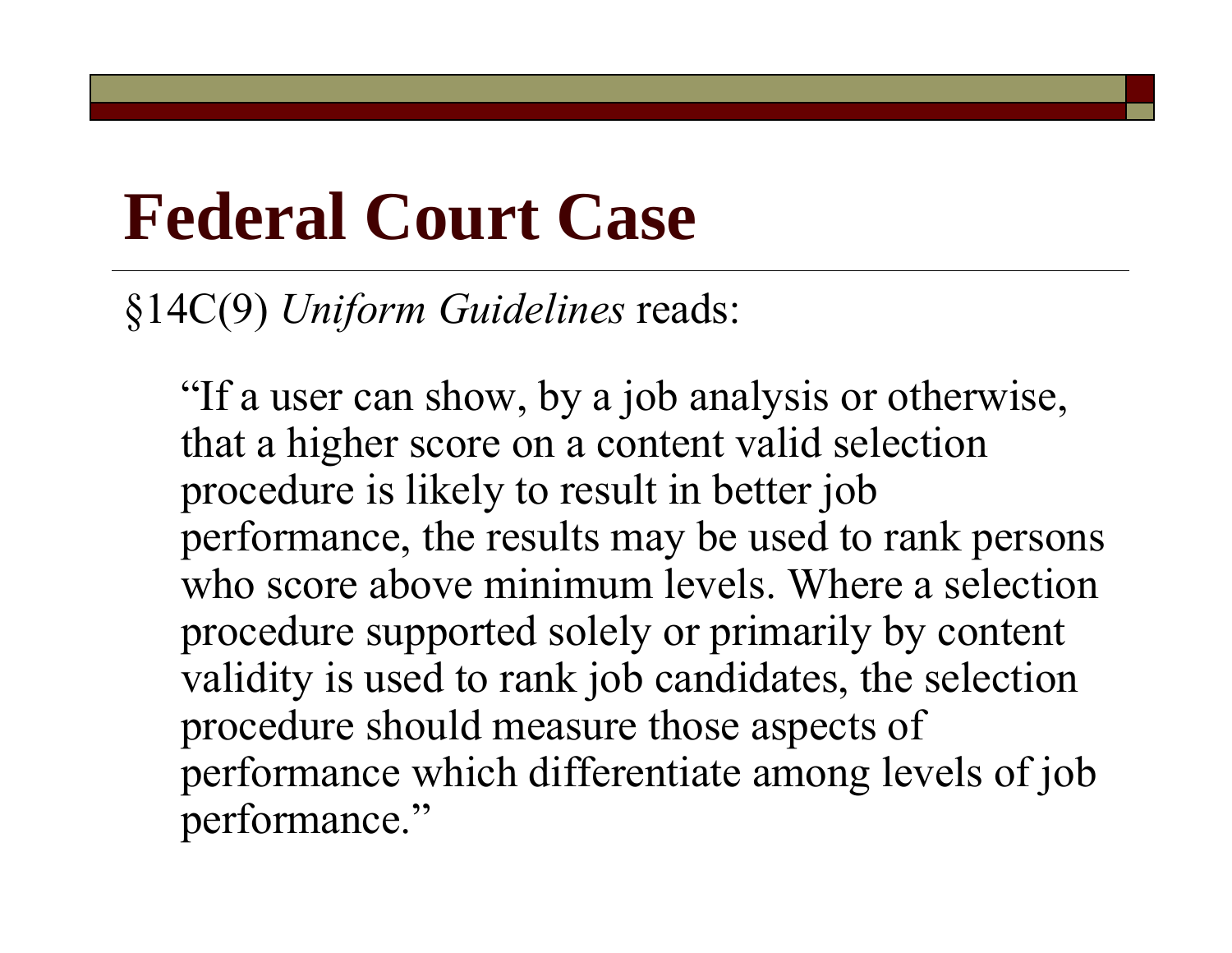*1987 SIOP Principles for the Validation and Use of Personnel Selection Procedures reads:*

"Interpretation of content-oriented selection procedures depends on the measurement properties of the given procedure. If a selection instrument measures a substantial and important part of the job reliably, and provides adequate discrimination in the score ranges involved, persons may be ranked on the basis of its results."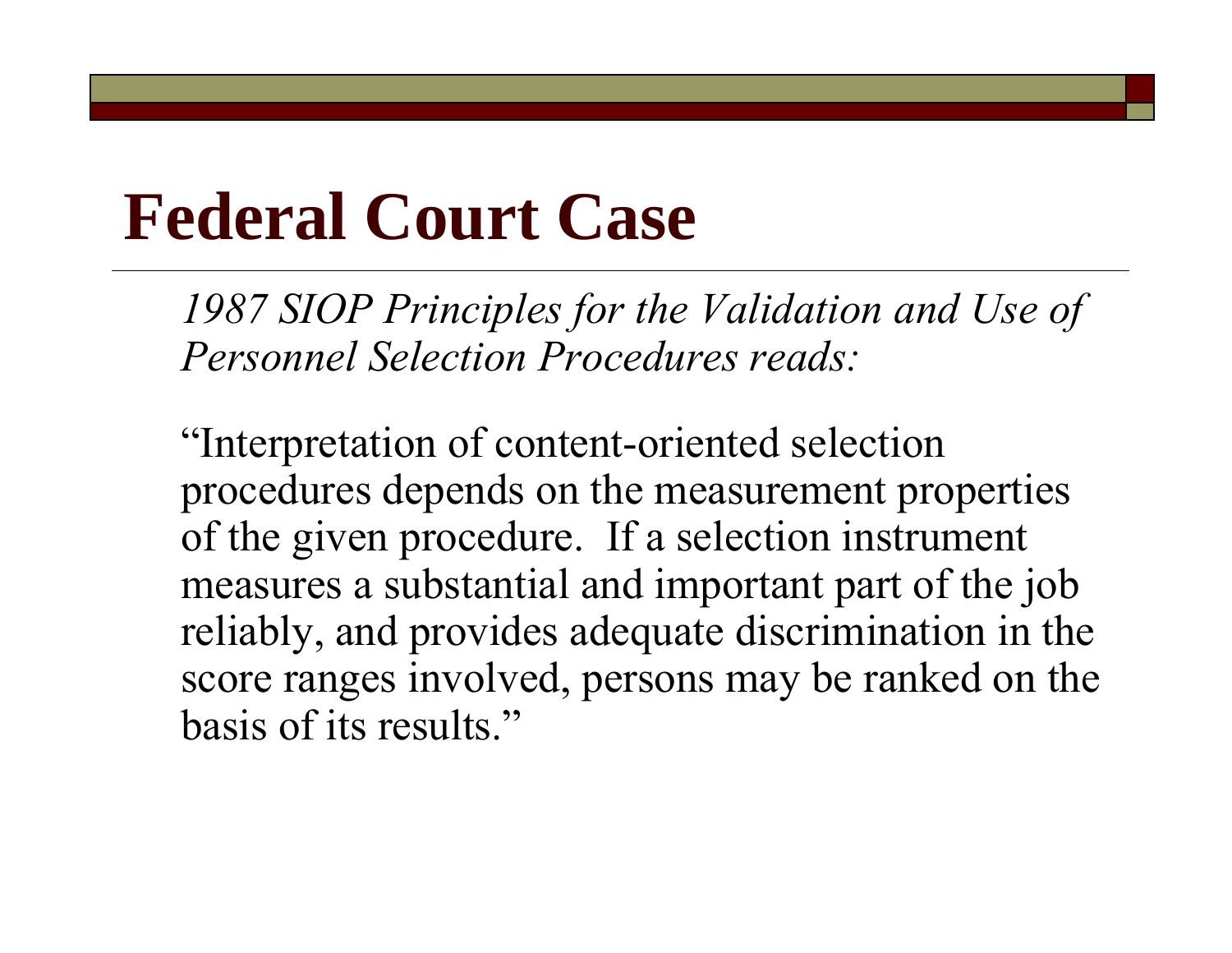- $\Box$  The plaintiffs argued that the tests were not sufficiently valid to be used for the purpose of rank-ordering.
- $\Box$  The court found that the exams in question were highly content valid, so the defendants' remaining burden was to show "that a higher score on a content valid selection procedure is likely to result in better job performance."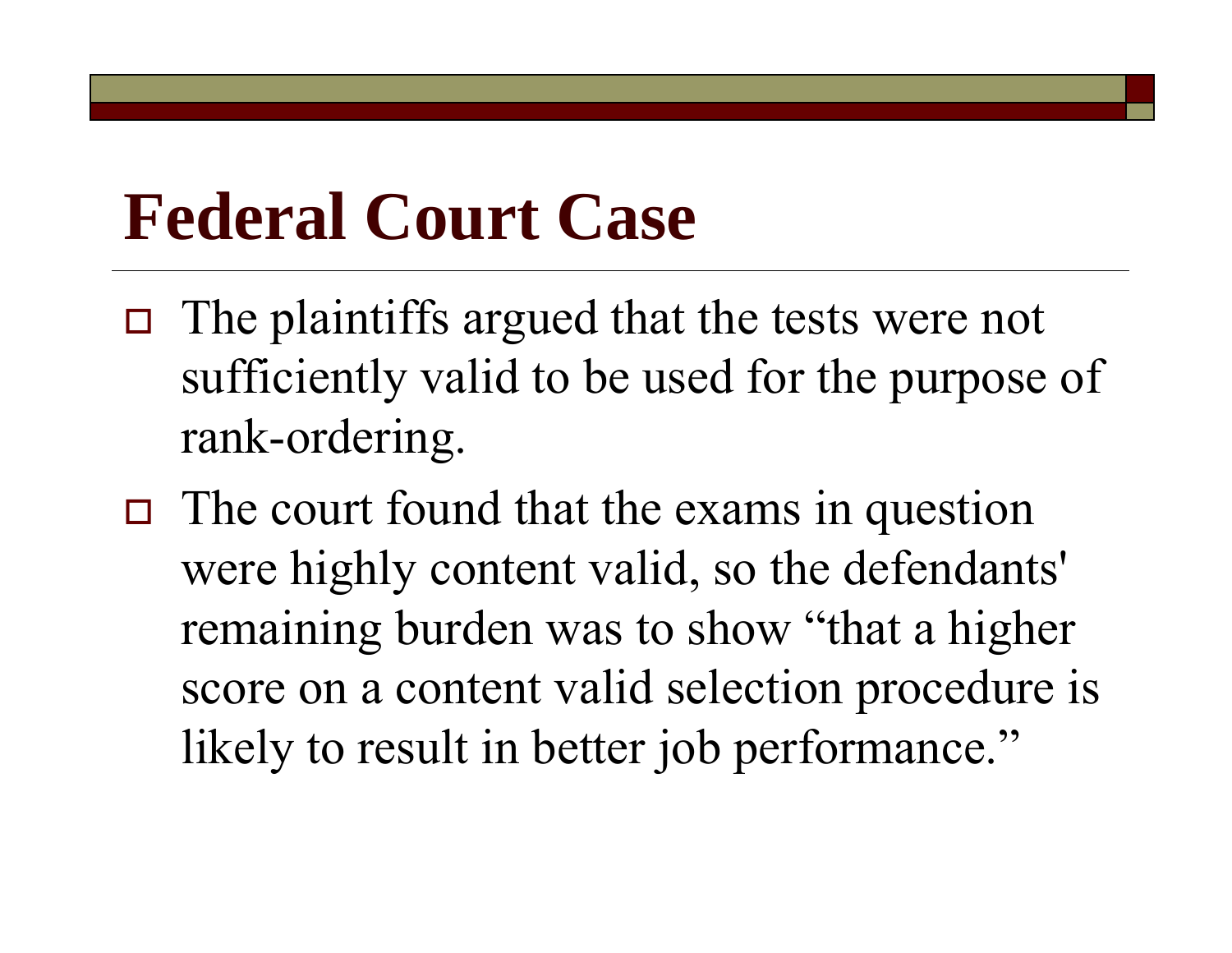- The judge stated, "Whether there has been a sufficient demonstration that an exam may be used on a ranking basis is a matter that is within the bounds of acceptable professional practice."
- The State collected ratings from SMEs regarding the exams' ability to differentiate.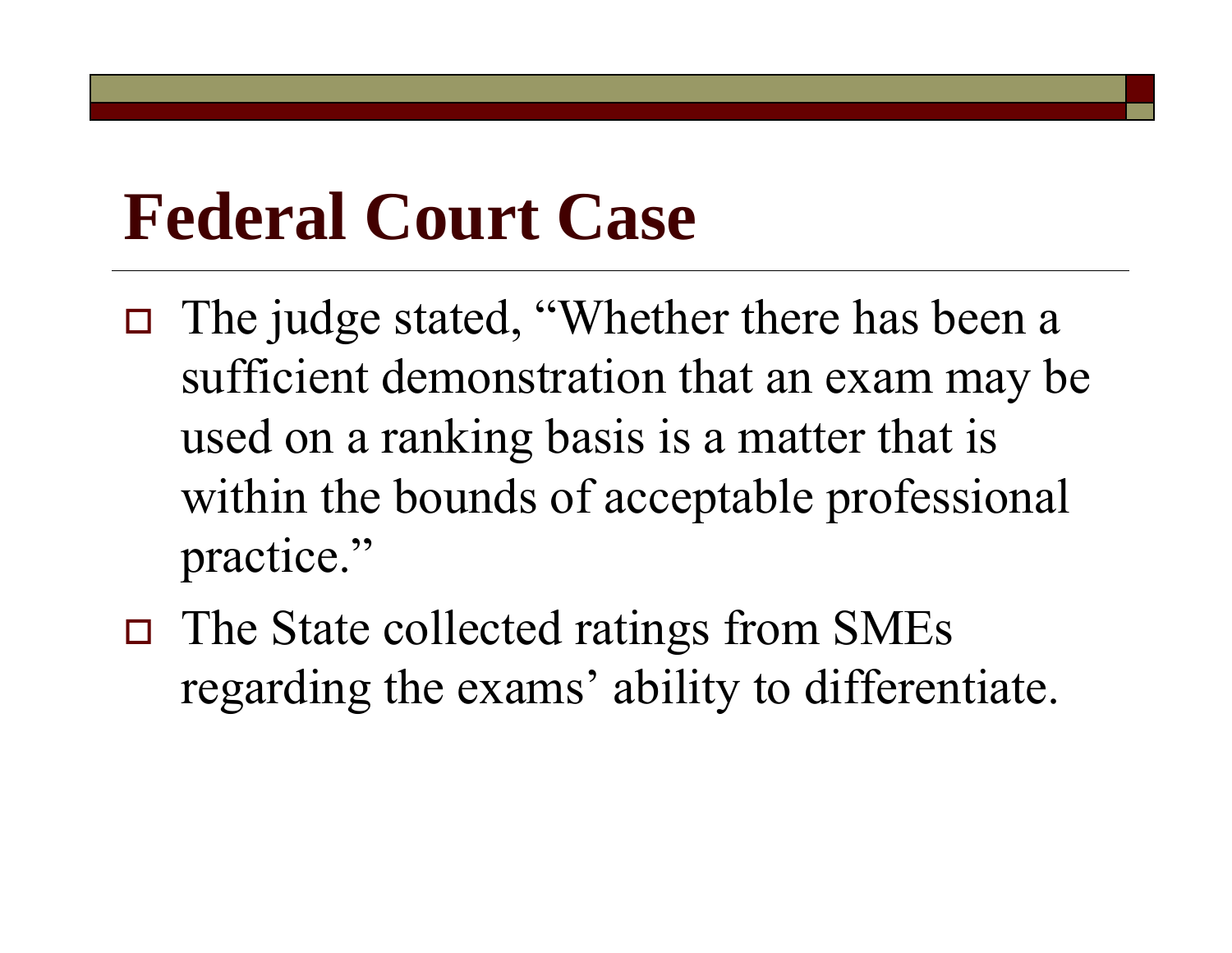#### $\Box$ The Court ruled:

 $\Box$  ". . . the defendants have met their burden of showing that a candidate who has a higher score on these exams is likely to exhibit better job performance."

Based upon:

- П "These exams are highly content valid--reflecting quite closely the content of the underlying jobs--and the SMEs have evaluated the exam exercises to ensure that they distinguish between different levels of job performance."
- Testimony from three defendant I/O Psychologists. Specifically, testimony that there is an adequate variation in exam scores.